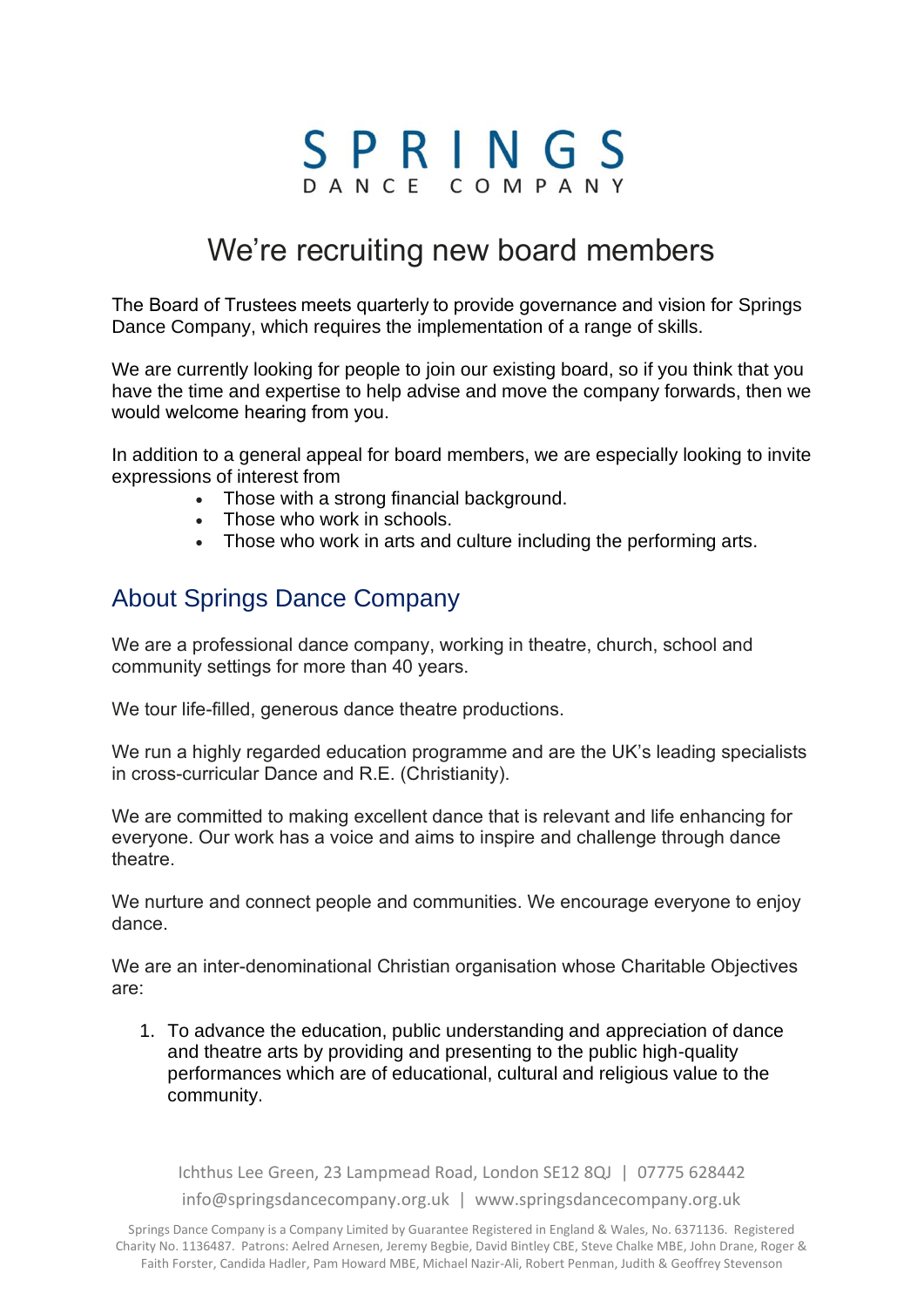- 2. To work within schools, the Christian Church and other parts of the community, in particular by advancing the public's knowledge and understanding of the Christian faith principally through dance.
- 3. To advance education for the public benefit in particular by teaching, training and encouraging young artists and other members of the public in dance.

## Trustee-Director Role Description

As a Trustee of Springs Dance Company, you are also a Director of the Company Limited by Guarantee, and may also be asked to be a signatory for bank accounts.

As a member of the Board, a Trustee-Director acts in a position of trust and is responsible for the effective governance of the organisation, including its financial affairs.

(Springs Dance Company holds Trustees Indemnity Insurance with Angel Underwriting, via Unicover).

As a Trustee-Director of Springs Dance Company, this means that you would:

- Be committed to the work and ethos of Springs as specified by our Charitable Objects (above).
- Prepare for and participate in board meetings including taking a proactive role in driving the on-going vision of the Charity.
- Work as part of a team to make strategic decisions and find creative solutions in achieving our aims.
- Support staff in the running and growth of Springs through contributing your skills and expertise.
- Promote the work, activities and fundraising of Springs amongst your networks.
- Attend Board Meetings (4 per year) and Annual General Meetings.
- Attend and contribute to events such as performances, course graduations, fundraising events, and celebrations.
- Have an awareness of, make declaration of and abstain from any conflict of interest.
- Take an active role in recruiting further Trustees to the Board.

As stated by the UK Government and Charity Commission, Trustees of charities are required to:

- 1. Ensure your charity is carrying out its purposes for the public benefit
- 2. Comply with your charity's governing document and the law
- 3. Act in your charity's best interests
- 4. Manage your charity's resources responsibly
- 5. Act with reasonable care and skill
- 6. Ensure your charity is accountable

Ichthus Lee Green, 23 Lampmead Road, London SE12 8QJ | 07775 628442

info@springsdancecompany.org.uk | www.springsdancecompany.org.uk

Springs Dance Company is a Company Limited by Guarantee Registered in England & Wales, No. 6371136. Registered Charity No. 1136487. Patrons: Aelred Arnesen, Jeremy Begbie, David Bintley CBE, Steve Chalke MBE, John Drane, Roger & Faith Forster, Candida Hadler, Pam Howard MBE, Michael Nazir-Ali, Robert Penman, Judith & Geoffrey Stevenson